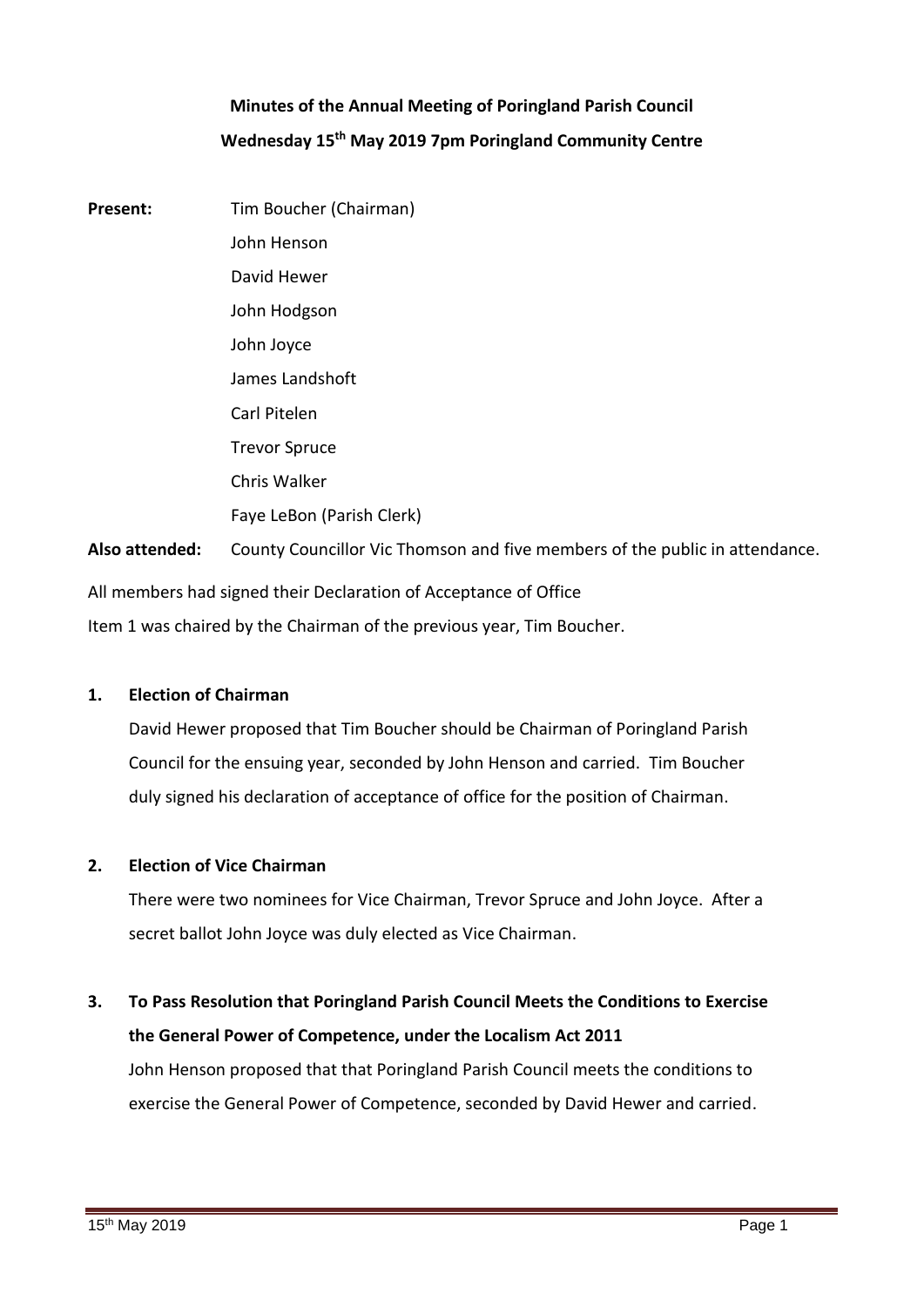## **4. Attendance and Apologies for Absence**

Apologies were accepted from Lisa Neal and John Overton.

#### **5. Declarations of Interest and Applications for Dispensation**

Councillors who had served in the previous term were asked to review their Register of Pecuniary Interests. For new councillors, their interests should be registered at South Norfolk Council by 30<sup>th</sup> May.

**a) To Agree Dispensation for all Members of Poringland Parish Council to Allow for Decisions in Relation to the Welcome Home and Memorial Playing Fields Trust.**  David Hewer proposed that this dispensation be granted, seconded by John Henson and carried.

# **6. Minutes of the Meeting Held on 24th April 2019**

Subject to the amendment of two typographical errors, the minutes of the meeting held on 24th April 2019 were **agreed**. Proposed by David Hewer, seconded by James Landshoft and carried.

### **7. Update on matters arising from the minutes**

The Clerk presented her report into matters arising:

With regards to the Bus Stop at Hardley Road – Norfolk County Council has viewed the site and is looking favourably on the project. They have mocked up some pictures of the site for the council to consider. If agreed, is likely that the project will be completed without full DDA kerbing due to the cost. A question was asked about whether developer contributions could pay for this, however the response was that, despite the level of development close to the site, a bus stop would have to be written into the planning conditions/s106 agreement to obtain funding from the developer. Councillors reviewed the documentation from Norfolk County Council and agreed that this was an appropriate site which would serve the new surgery well. However, correspondence should be sent to the properties fronting the proposed site to advise them of the intentions and seek comment.

**Clerk**

All the dog signage has been installed with the exception of the 'responsible dog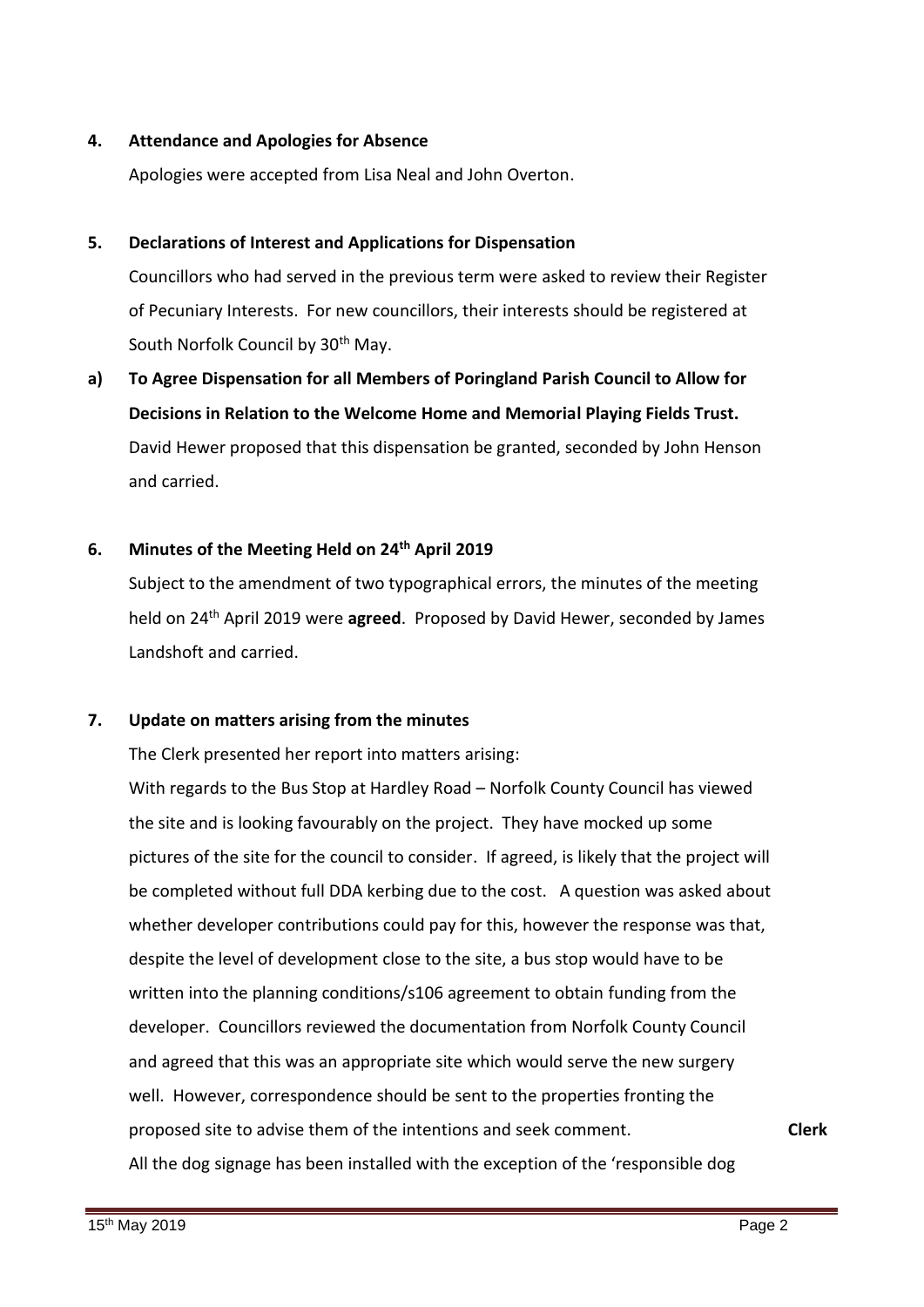ownership' signage on the Mulberry green open space, where assistance will be required with installing the posts.

An estimate has been received for the removal of silt from the two village ponds. To clear the ponds and leave the silt onsite would cost approximately £17,000. To have the silt removed from site would cost approximately £43,000. Discussions occurred as to the necessity to have the ponds cleared and the cause of the problem, particularly the lack of street cleaning which had caused silt from the road to transfer into the pond at the Leisure Garden. The Clerk is to seek clarification from South Norfolk Council as to how often this area of the village has been street cleaned and to ask for a contribution to the cost. She is also to investigate the use of the Conservation Volunteer Group.

**Clerk**

In relation to the adoption of the BT Phone Box, the three-month consultation should be complete in mid-June. In the meantime, parishioners are encouraged to put forward ideas for its future use.

The intruder alarm has been installed at the community centre. Once the staff are used to it, a cascade system will be put in place notifying key holders if the alarm has been activated.

The application for a new bank account with the Charity Bank is in the process of being completed.

A response to Norfolk County Council about poor communications relating to highway works, drafted by John Joyce and David Gooderham, has been sent to Norfolk County Council.

Cllr Overton has contacted the Leader of Norfolk County Council to relay the Parish Council's dissatisfaction with the current situation with primary school being oversubscribed. To date no response has been received. Cllr Overton also invited the head teacher to attend the Annual Parish Meeting to listen to parishioner concerns, however he was unable to attend. The school has extended an invite to meet with him at school to discuss the matter further. The clerk has requested a copy of the minutes from the Governors' / Senior Leadership Team meeting when the number of first choice applications and respective school PAN was discussed. There has been no response to this request, however the school must treat this under the Freedom of Information Act so a response should be forthcoming by 28<sup>th</sup>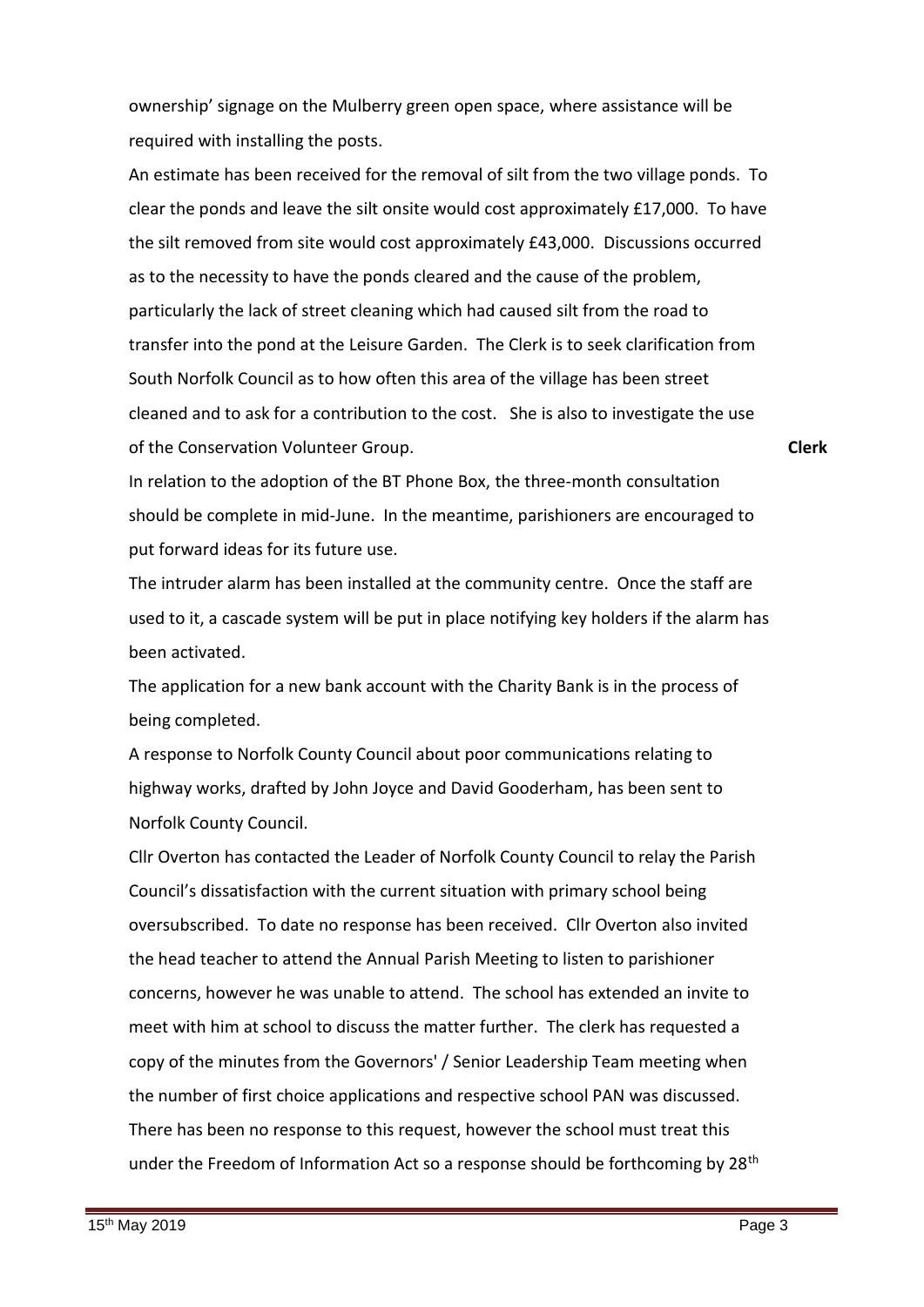May.

A cleaner for the pavilion has been appointed and they started on  $12<sup>th</sup>$  May. The Clerk is to send details of the new employee to all councillors. **Clerk**

#### **8. Report from the Chairman**

The Chairman formally welcomed John Hodgson and Carl Pitelen to the Parish Council team.

There had been 39 plots sold for the village garage sale, which was in excess of the number originally expected.

The plans for the village fete are coming together well, but volunteers are required. The Parish Council accounts have been internally audited. The Clerk advised that the statutory latest date for sending these to the external auditor is  $1<sup>st</sup>$  July, so these and the supplementary documentation is to be sent to councillors in advance of the next meeting, thus allowing time for any questions, so formal agreement of the accounts can be made at the June meeting.

#### **9. Committees and Advisory Groups**

#### **a) To Review Terms of Reference for Committee / Advisory Groups**

All terms of reference were reviewed. It was agreed that the terms of reference for the HR Advisory Group and the Finance and Governance Advisory Group were adequate in their current form and required no amendment. The Community Centre Advisory Group Terms of Reference was amended to reflect that the meetings should be held quarterly rather than bi-monthly and remove reference to the pavilions. It was also agreed to amend the Amenities Advisory Group Terms of Reference to remove reference to the playing field.

It was agreed not to create a Terms of Reference for the Welcome Home and Memorial Playing Fields Trust as this role should be reserved for the charity as a separate legal entity.

James Landshoft proposed that these Terms of References should be accepted, seconded by David Hewer and carried.

The Neighbourhood Plan Committee Terms of Reference was reviewed and it was agreed to amend the membership of the committee to reflect that two committee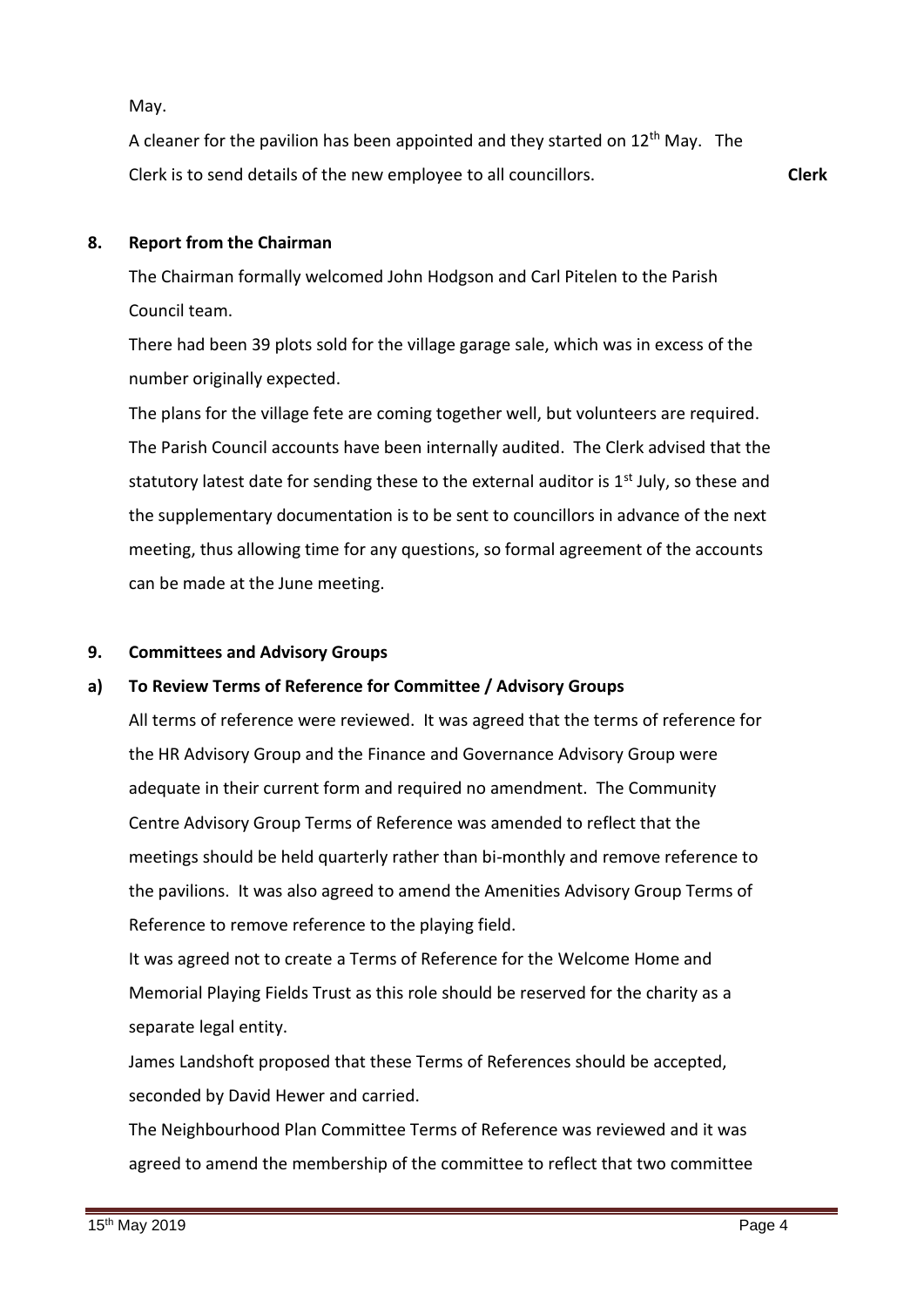members which were originally members of the public were now parish councillors. This was done to ensure that the committee as a whole could remain as it was, because the committee had worked well together to bring the Neighbourhood Plan to the point it was and it would be senseless to change the committee at this late stage. This change was proposed by James Landshoft, seconded by Chris Walker and carried.

#### **b) To Appoint Members to the Following Committees/Advisory Groups**

i) Neighbourhood Plan Committee

> Parish councillors on this committee should be Tim Boucher, John Henson, David Hewer, John Hodgson, John Joyce, Lisa Neal, Carl Pitelen and Trevor Spruce.

ii) HR Advisory Group

> The HR Advisory Group should be made up of Chris Walker, Trevor Spruce, David Hewer (and Tim Boucher and John Joyce ex officio).

iii) Finance and Governance Advisory Group

> The Finance and Governance Advisory Group should be made up of Chris Walker, John Henson, James Landshoft (and Tim Boucher and John Joyce ex officio).

iv) Amenities Advisory Group

> The Amenities Advisory Group should be made up of David Hewer, Carl Pitelen, John Overton, Lisa Neal and Tim Boucher.

v) Community Centre Advisory Group

> The Community Centre Advisory Group should consist of John Henson, John Hodgson, John Joyce, Chris Walker and Tim Boucher.

- vi) Welcome Home and Memorial Playing Fields Trust All members should form part of this, with any further delegation being the responsibility of the Trust as a separate legal entity.
- vii) Six Strategic Group

Representing the parish should be David Hewer and James Landshoft

John Henson proposed that the committees and advisory groups should be accepted en bloc. Seconded by John Hodgson and carried.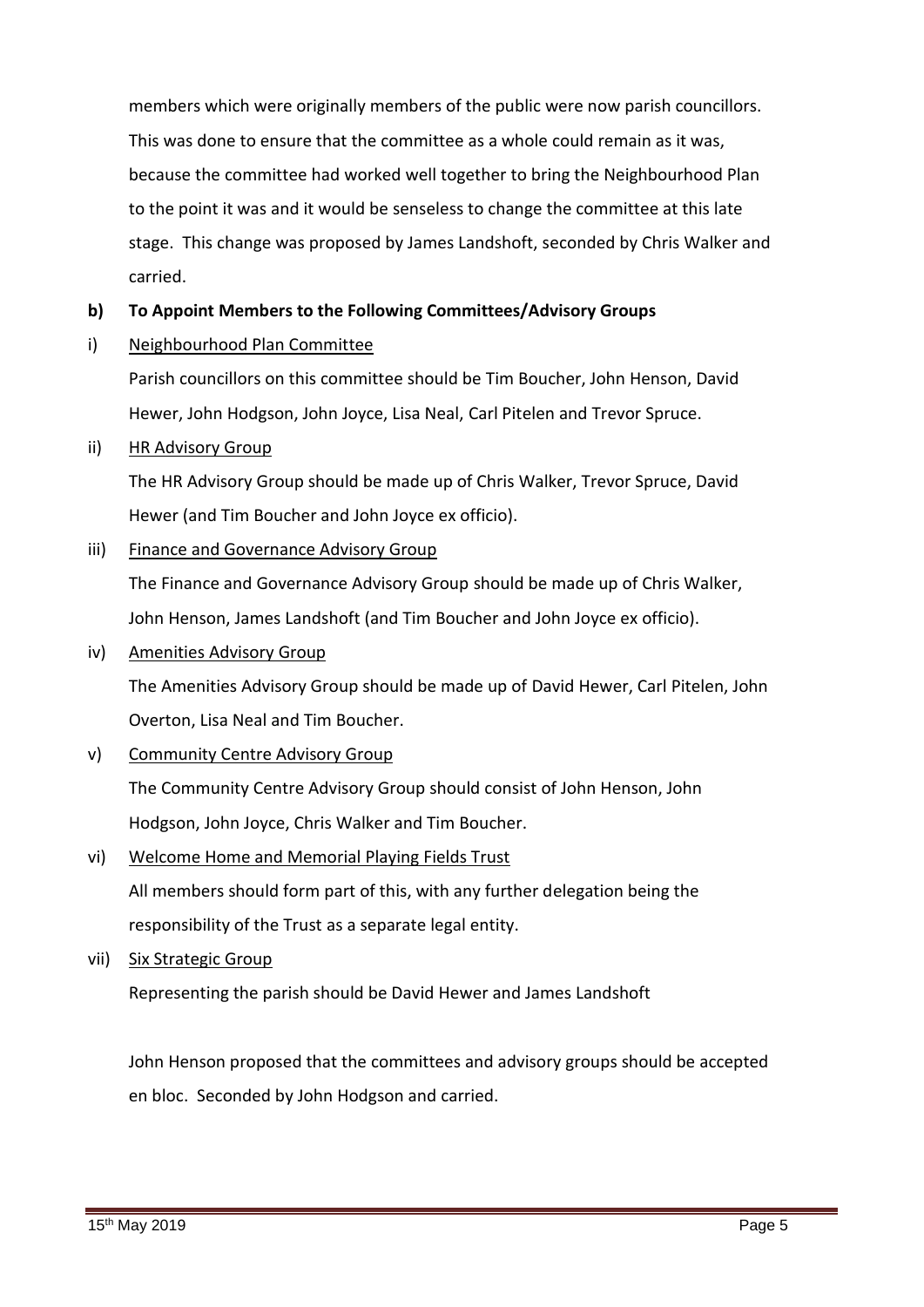# **10. Public Participation**

*Standing orders were suspended to allow members of the public to speak.*

# **a)** District Councillors

Cllr Spruce reported that it was still very early in the term of the new District Council. Committees are in the process of being arranged and acceptance will be at the full council AGM on 22<sup>nd</sup> May.

### **b)** County Councillor

Cllr Thomson advised that the council is still in the second period of Purdah, due to the upcoming European elections.

A new bus stop has been located in Upper Stoke. He confirmed that some bus routes are 'hail and ride', others are restricted to stopping only at bus stops. He will clarify which routes are 'hail and ride' upon request. Chris Walker requested that Cllr Thomson check the 40 and 40a routes.

The area of highway opposite the high school has been further reviewed and some patching work has been arranged to be completed by 28<sup>th</sup> May. This area has also been escalated to the 'A and B Roads team' for consideration for a full resurface. The Placement team is still reviewing the matter of the oversubscribed primary school and the appeals process is currently underway. It has yet to be confirmed whether all places offered will be taken up. Sites for a new school are being identified and once these have passed the confidentiality stage, the sites will be put forward for public consultation.

With regards to previous comments about having a mobile building on the school site, there are several factors to consider. Firstly, the school and the governors have to agree. The site is already deemed as below the recommended size for a two form entry school. There will also be other consultees, and Sport England may object as any proposed mobile will take up valuable play space. Residents and highways will also have to be consulted.

### *Cllr Thomson left the meeting*

### **c)** Public Participation

James Landshoft felt that the bus shelter by The Royal Oak was not practical in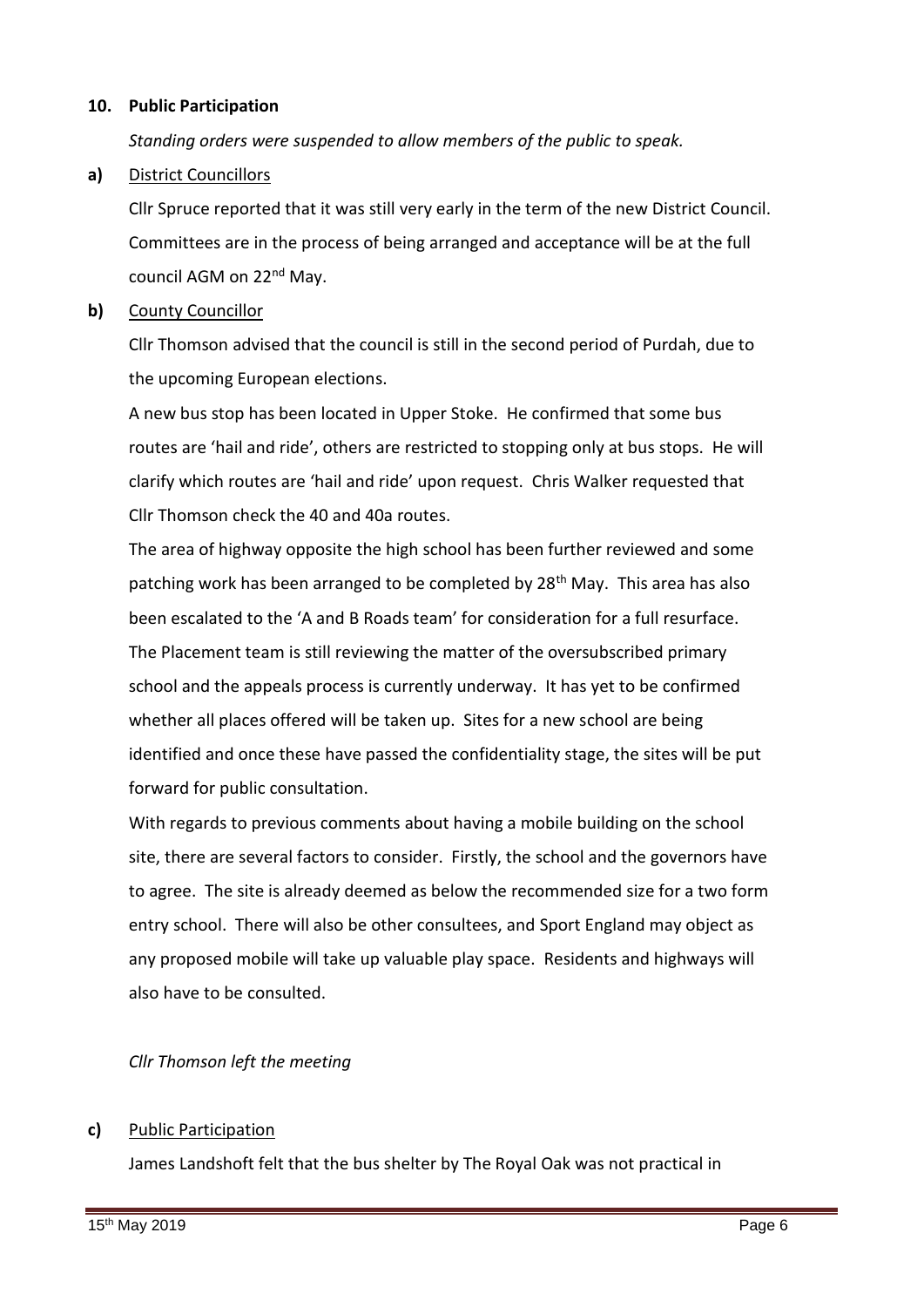winter months due to the lack of sides, and queried whether the sides could be retrofitted? He felt that this was preventing people using this bus stop. Tim Boucher advised that this was not possible and the bus stop would have to be removed and a new one installed. As this bus stop was privately purchased this may be perceived as disrespectful. John Joyce felt that this was bus stop was well used. A member of the public advised that since the bus service providers had changed, the bus was now regularly not stopping at Saxonfields and would not stop until Zaks. The service from Norwich to Poringland on a Saturday afternoon is also often very poor.

A member of the public queried whether there is a plan in place for a pedestrian crossing near The Royal Oak? Tim Boucher responded that there were currently no plans in place and to do so there had to be a need demonstrated. This also had to be balanced with holding up traffic on a very busy road. David Hewer advised a pedestrian crossing by the chemists was previously rejected by highways. John Joyce felt that as The Ridings has grown, there is an increased number of people crossing the road at this point after they disembark from the bus.

A member of the public asked if there were plans for the pond at the community centre. Trevor Spruce responded that maintenance work will be done in June, with the area within the fence strimmed and the reeds cleared.

James Landshoft raised that when crossing the Springfields roundabout, coming from Devlin Drive, visibility is restricted because of the hedge.

A member of the public asked whether the raised kerb on The Street had been addressed. John Overton had arranged for highways to inspect the area. John Hodgson asked whether the Parish Council had had any further thoughts about a change of name for the Parish Council. Tim Boucher advised that this would form part of the first Strategic Working Group meeting.

*Standing orders were reinstated.* 

# **11. Planning**

- **a)** Applications Received
- **i)** 2019/0652 – 35 The Street – Variation of condition 2 of permission 2017/2006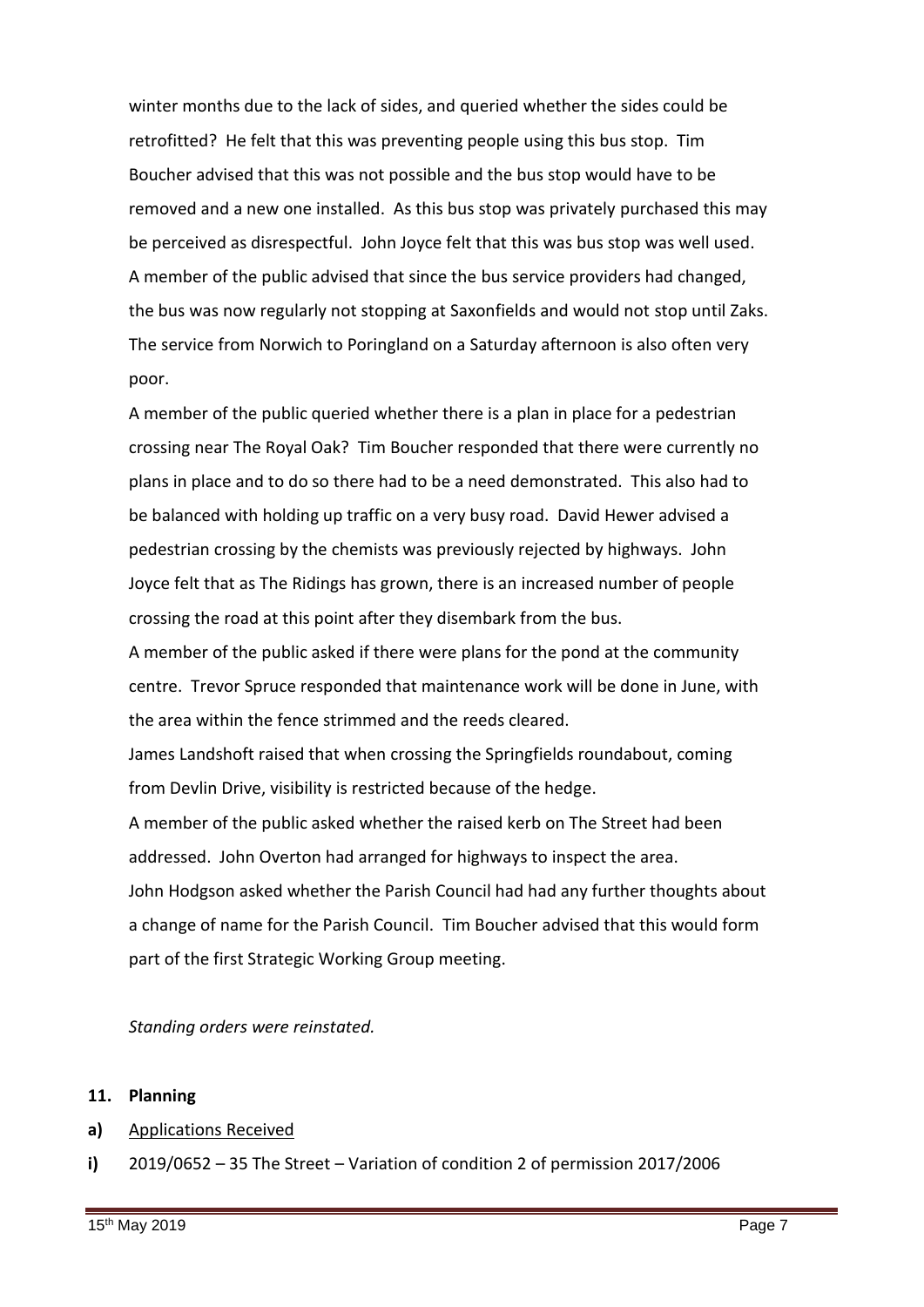(Erection of replacement bungalow and new bungalow on rear plot) - change of orientation and addition of 2 porches to new dwelling (at rear) Concerns were raised that the Parish Council had originally objected to this application and therefore there ought to be something substantial in the variation of conditions to enable the Parish Council to seek and alternative decision. John Henson noted that there were now three windows very close to the boundary and this is not the type of development that the Parish Council should be encouraging.

John Joyce noted that the Neighbourhood Plan did support infill development. John Joyce proposed that the Parish Council continue to object to this development on the grounds on inappropriate and overdevelopment of this area. Seconded by John Henson and carried.

**Clerk**

**Clerk**

**ii)** 2019/0667 – Land South West of Bungay Road - Demolition of existing buildings and construction of 60 bed care home, 56 extra care apartments and 31 extra care bungalows together with vehicular access, landscaping and communal facilities including cafe bar, restaurant, lounge, gym, salon and spa, bowls green, allotments and multi-functional open space. ADDITIONAL PLANS

The additional plans for the surface water drainage were raised as urgent business. John Henson proposed that the Parish Council should object to these plans on the grounds that the connections are into storm drains rather than water courses. This will eventually have a negative effect on the discharge rate and there will be consequences for neighbouring properties in the long term. Seconded by Chris Walker and carried.

#### **b) Planning Decisions**

The following planning decisions were noted.

- **i)** 2019/0623 - 105 Cawstons Meadow - Single storey side extension and single storey rear extension. **APPROVAL WITH CONDITIONS**
- **ii)** 2019/0671 – 7 West View - Enlargement of existing ground floor and erection of first floor rear extension – **APPROVAL WITH CONDITIONS**

### **12. Correspondence and Consultations**

**a)** To Consider Correspondence from High Ash Farm Regarding Support for Permissive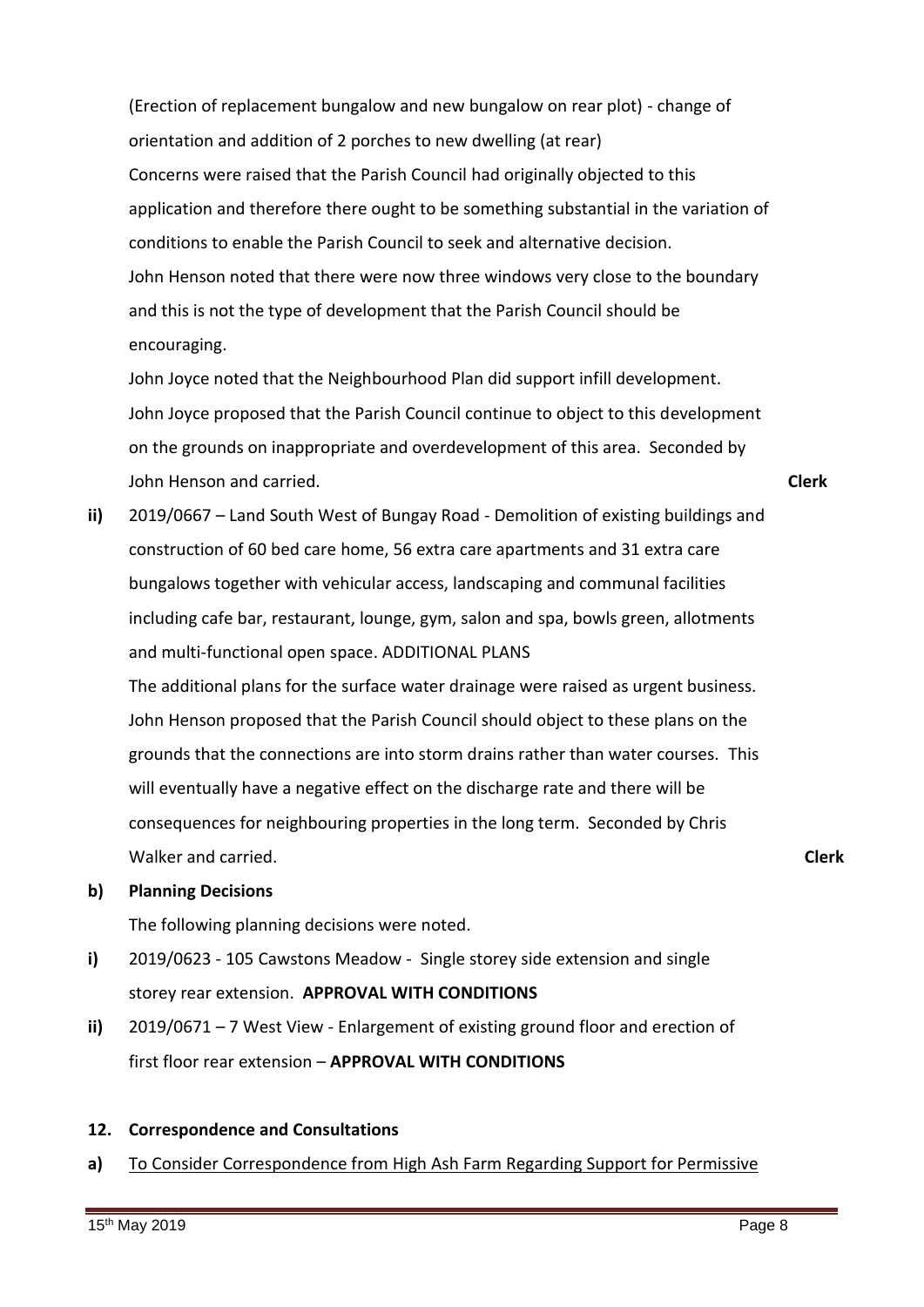### Walks

Trevor Spruce explained the difference between the general permissive pathways in this area, and the sponsored walks which are reserved for those who have made a financial contribution. There is scope for, in exchange for a financial donation from the Parish Council, the people of Poringland using the sponsored walks. A pass system could be created, with local walkers collecting a pass from the community centre when required.

John Joyce advised that at recent Community Led Planning seminars, it was established that there was an element of flexibility to utilise CIL for projects such as this, in mitigation of local development.

It was agreed to defer this item to allow the Clerk time to find out exactly what the money will be used for and how the people of Poringland can benefit. **Clerk**

### **13. Finance**

**a)** Receipts, Payments, and Bank Reconciliation

> The receipts, payments and bank reconciliation for April 2019 were presented and **noted**.

# **b)** Accounts for Payment

It was **agreed** to pay the following accounts, following a proposal from John Henson and a second from Chris Walker.

| Payee                | <b>Description</b>             | Amount    |
|----------------------|--------------------------------|-----------|
|                      | <b>Staff Salaries</b>          | £6,522.60 |
| <b>HMRC</b>          | <b>PAYE &amp; NIC</b>          | £2,132.73 |
| Norfolk Pension Fund | <b>Pension Contributions</b>   | £2,329.88 |
| Microshade           | Hosted IT                      | £241.20   |
| Ian Smith Group      | <b>Stationery and Stamps</b>   | £114.97   |
| <b>SLCC</b>          | <b>Annual Subscription</b>     | £273.00   |
| World Pay            | <b>Card Charges</b>            | £6.93     |
| Hugh Crane           | <b>Cleaning Consumables</b>    | £8.50     |
| Norwich Electrical   | Install Spur for Alarm         | £142.68   |
| The Alarm Company    | Intruder Alarm                 | £1,149.60 |
| <b>MPS Doors</b>     | New Rear Door and Servicing of | £7,211.70 |
| Name Withheld        | Refund of Swing Ticket         | £18.00    |
| Eastern Tree Care    | <b>Tree Works</b>              | £5,070.00 |
| Glasdon              | New Bin                        | £239.20   |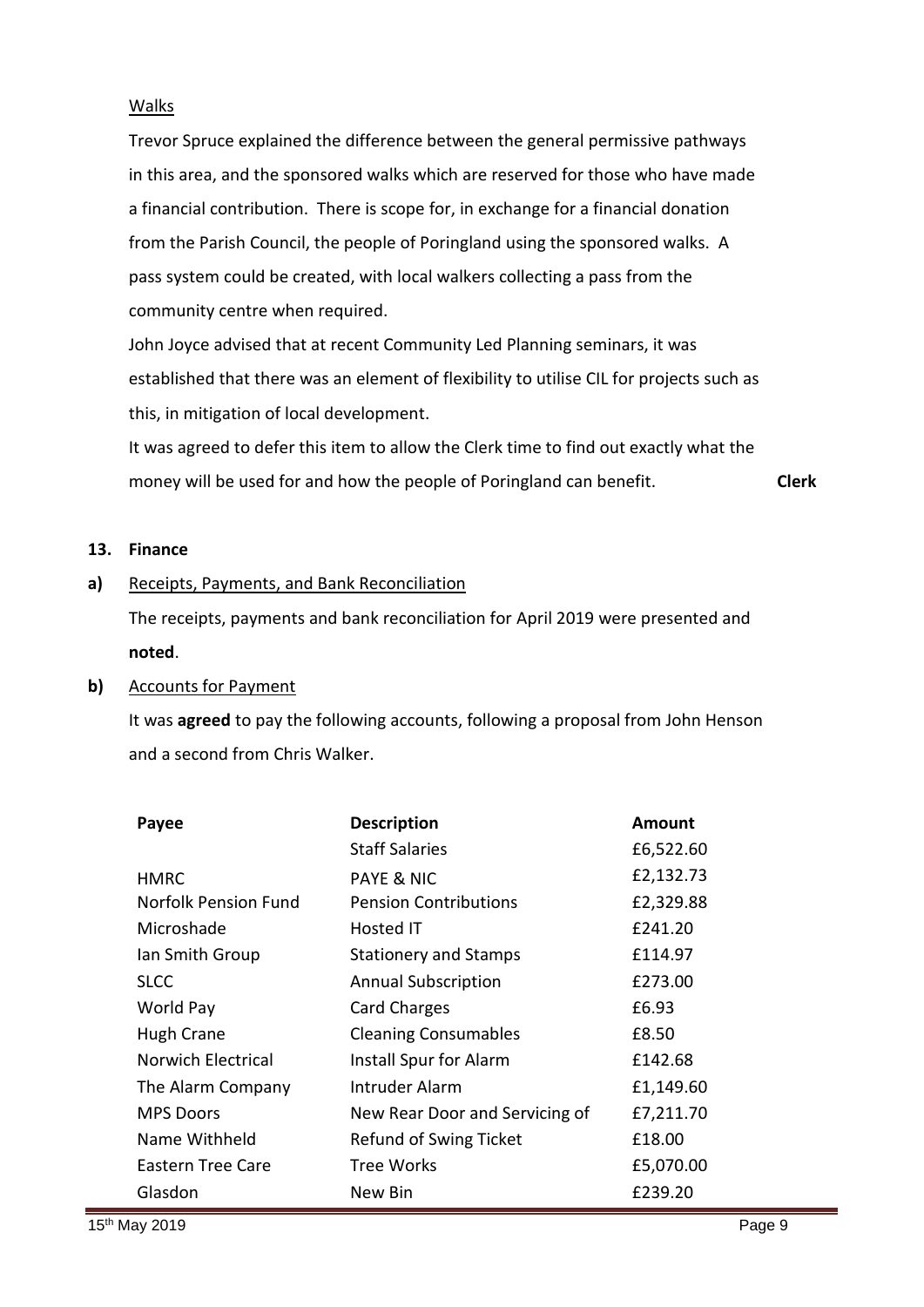|                            |                                   | TOTAL: | £30,580.40 |
|----------------------------|-----------------------------------|--------|------------|
| Anne Barnes                | Internal Audit (Playing Field)    |        | £40.00     |
| R. McCarthy                | Petty Cash Top Up                 |        | £34.23     |
| <b>Spruce Landscapes</b>   | <b>Grounds Maintenance</b>        |        | £945.00    |
| BТ                         | Telephone and Broadband           |        | £47.24     |
| <b>Total Gas and Power</b> | <b>Pavilion Electricity</b>       |        | £155.95    |
| <b>Total Gas and Power</b> | Electricity                       |        | £785.64    |
| Veolia                     | Waste Removal                     |        | £75.58     |
| Name Withheld              | Village Garage Sale Refund        |        | £7.00      |
| Barclaycard                | Bar stock, Event exp. Maintenance |        | £840.92    |
| <b>Bartletts</b>           | Dog Signage                       |        | £885.60    |
| Vortex                     | Grounds Maintenance               |        | £519.98    |
| Garden Guardian            | <b>Grounds Maintenance</b>        |        | £782.27    |

# To Receive Fidelity Valuation Statement

- **c)**  This was presented to councillors and the valuation noted. To Consider Reinvestment of Hampshire Trust One Year Bond
- **d)** To date no details had been received from Hampshire Trust. Once received the Clerk is to forward to councillors.

# To Review of Internal Controls

- **e)**  Councillors reviewed the internal controls in place by the council. John Henson proposed that these be accepted, seconded by Chris Walker and carried. To Review Account Signatories
- **f)**  The following account signatories were accepted en bloc, after a proposal from Trevor Spruce and a second from David Hewer: Unity Trust: All councillors Nationwide: Tim Boucher, John Overton, John Henson Julian Hodge: Tim Boucher, Chris Walker Hampshire Trust: Tim Boucher, Trevor Spruce, John Henson, Chris Walker Cambridge and Counties: Tim Boucher, Trevor Spruce, John Henson, Chris Walker Fidelity: Tim Boucher, Trevor Spruce, John Henson, Chris Walker United Trust: Tim Boucher, Trevor Spruce, John Joyce Charity Bank: Tim Boucher, Trevor Spruce, John Joyce Santander: Tim Boucher, Trevor Spruce, John Joyce CCLA: Tim Boucher, Trevor Spruce, John Joyce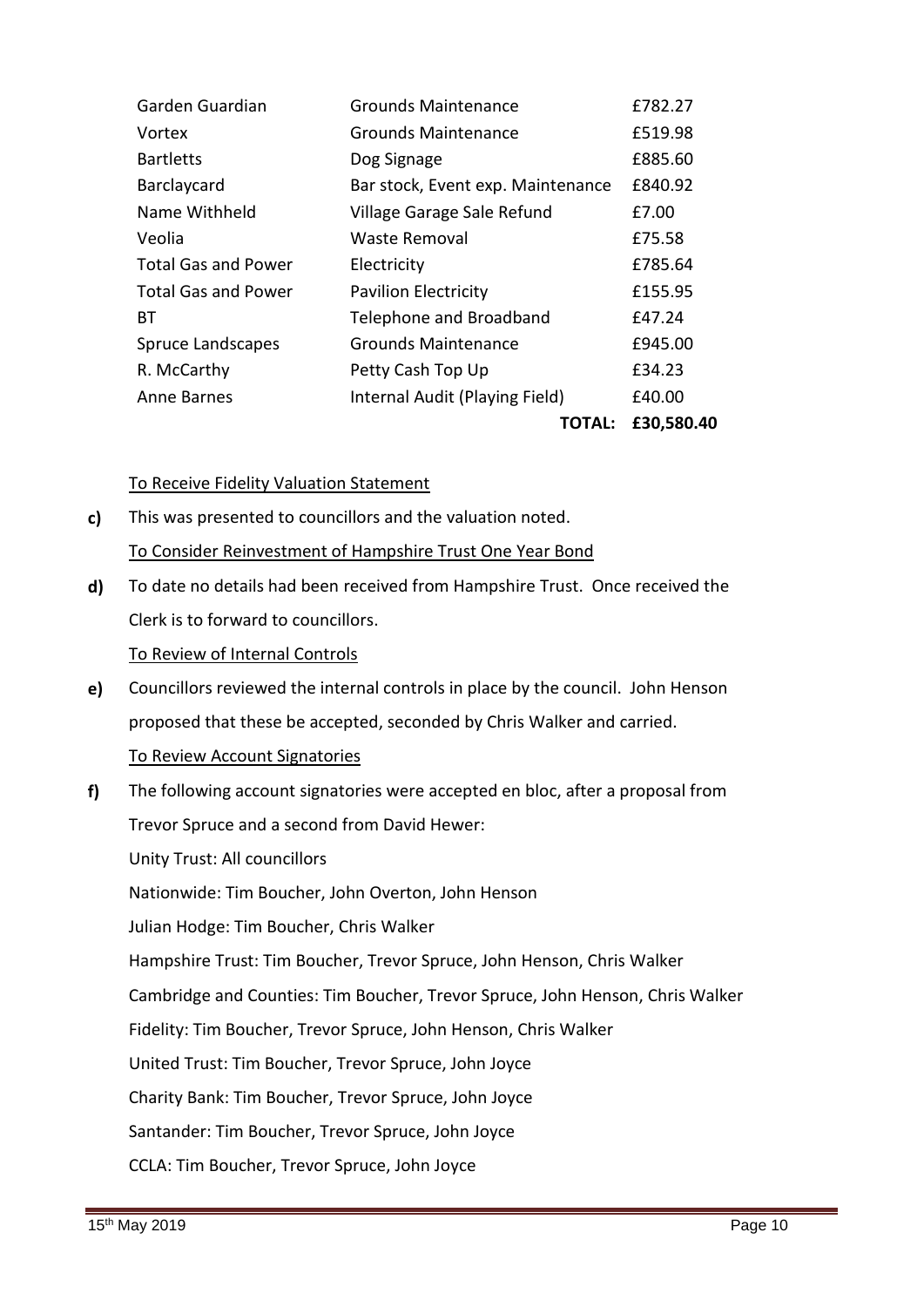The change of signatories for the Welcome Home and Memorial Playing Fields Trust will be agreed by the Trust as a separate legal entity.

#### **14. Committees and Advisory Group Reports and Recommendations**

#### **a)** Neighbourhood Plan Committee

The Neighbourhood Plan is in the process of being submitted to South Norfolk Council, taking on board comments made at the last Parish Council meeting and subsequent evidence from the school admissions. South Norfolk Council will then check to ensure it meets the 'Basic Conditions' and then re-consult on the document (known as a Regulation 16 consultation). Once through this consultation it will be submitted for independent examination.

The Clerk is to send all members the link to the most updated version of the Neighbourhood Plan.

**Clerk**

#### **b)**  Community Land Project

It has become apparent that there has been no one at Norfolk Homes monitoring the Community Land Project since the previous manager left the company. As a result, Norfolk Homes have employed someone, commencing 13th May, whose first job will be to look at this. The Parish Council's solicitor advises that the paperwork is ready to be signed once Norfolk Homes has given their approval. Tim Boucher and the Clerk will arrange to meet with Norfolk Homes to discuss The Vision.

# **15. Policy Review**

#### **a)** To Review Standing Orders

The Standing Orders were reviewed and no amendments were deemed necessary. This was proposed by John Henson, seconded by Chris Walker and carried.

**b)**  To Review Financial Standing Orders

> After a recommendation from the Internal Auditor, section 6.5 was extended to include all supporting documentation, not just cheque stubs. This was proposed by John Henson, seconded by Chris Walker and carried.

**c)**  To Review Data Protection Policy (deferred from April meeting) It was agreed that this should be amended to reflect the post of the Parish Clerk